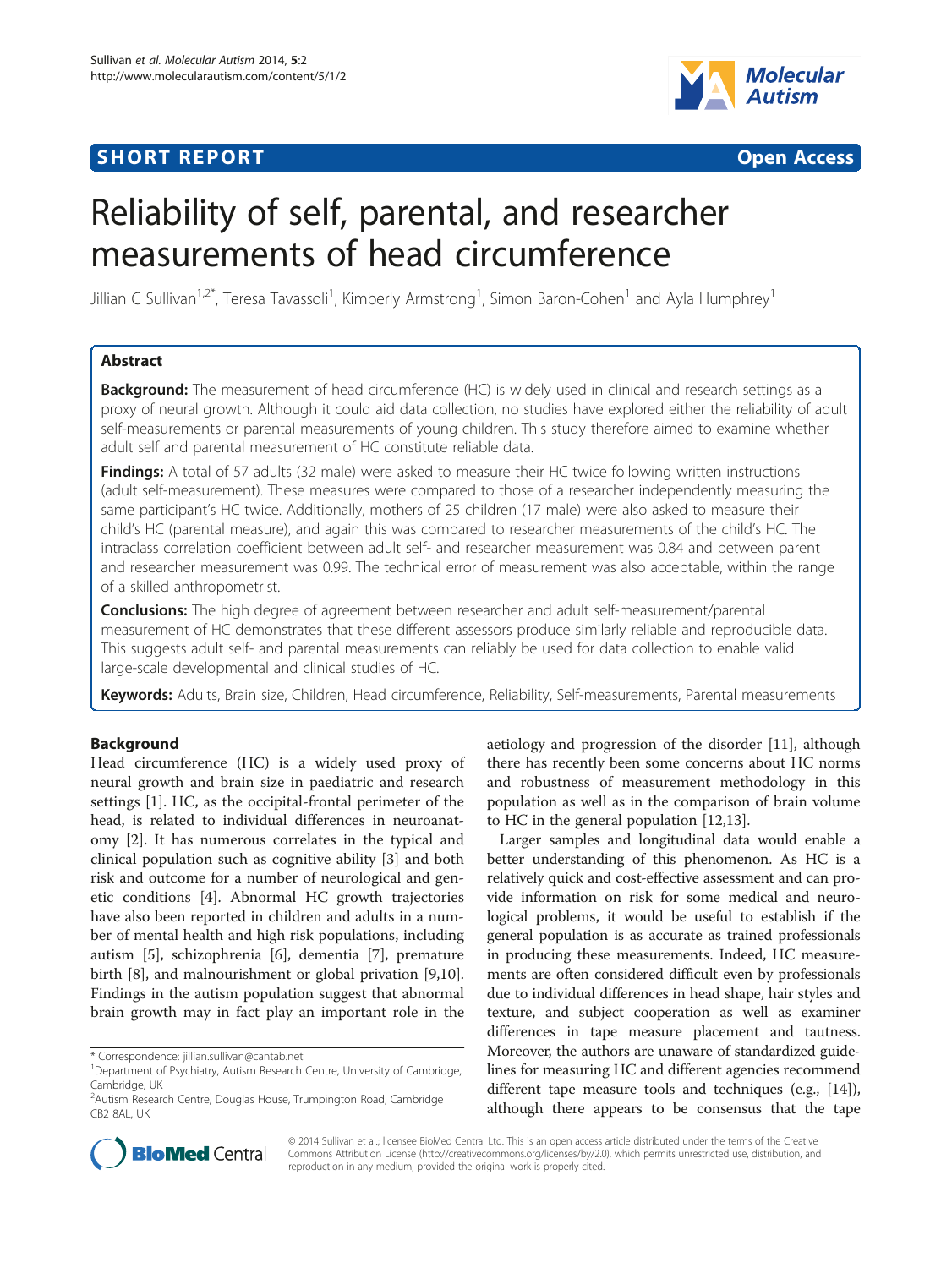measure must be pulled snugly and that the maximum distance around the head should be recorded. To this end, the current study investigated whether (a) adults can reliably measure their own HC (adult self-measure), and (b) whether parents can reliably measure their child's HC (parental measure). No such reliability study has been performed on these populations, although Bradley et al. [[15\]](#page-3-0) did find that parental measurements of the HC of 1- to 6-week-old infants were reliable enough for individual-level analysis according to intraclass correlation coefficients (ICC). There is, however, a need for a reliability study of parents of children older than 6 weeks of age as well as on adult self-measurements of HC. Moreover, with anthropometric measurements, technical error of measurements (TEM), the standard deviation of the difference between repeated measurements, should be calculated rather than ICC, which does not account for bias in measurements [\[16\]](#page-3-0).

# Methods

### Participants

In total, 57 adults (32 male, 18–48 years old) in the Cambridge area were targeted via an opportunistic sampling method. A second opportunistic sample included 25 mothers of typically developing children (17 male; 9 months to 7 years) who were asked to measure their child's HC.

# Procedure

Participants were given a measuring tape and written instructions/diagram explaining the HC measurement: the instructions included a photograph of an adult male measuring his own HC, and asked the participant to measure their head above the ears and slightly above the eyebrows in order to capture the maximum distance around their head, and to pull the tape measure tightly. It was also emphasized that HC differences between individuals are small and that accuracy and detailed measurements (e.g., using half centimetres if appropriate) were essential (see Additional file [1\)](#page-2-0). Participants were asked to record measurements from their own head or their child's head twice without assistance. Researchers gave no verbal instructions on HC measurements nor offered advice. Subsequently, a trained researcher, blind to participant's measurements, measured the participant's head twice, as did a second trained researcher in subsample of the adult participants  $(n = 44)$ . Non-stretchable fiberglass tape measures were used in order to conform to the type of tape measure that participants would most likely have at home. All participants signed consent forms and these studies received ethical approval from the Cambridge Psychology Research Ethics Committee.

## Results

Two versions of TEM were calculated, as detailed in Perini et al. [[17](#page-3-0)]. Absolute TEM was calculated as  $\left(\sqrt{\sum d^2}\right)/2n$ , where  $\sum d^2$  is the sum of the difference in measurements squared for each participant and  $n$  is the number of participants in the sample. Next, relative TEM was calculated from the absolute TEM to illustrate the error in HC measurement as a percentage of the average HC measurement by dividing the absolute TEM by the grand mean of individual measurement averages and multiplying it by 100. Studies have shown that acceptable relative TEM percentages for within-rater measurements are below 1.5% for beginner anthropometrists and below 1.0% for skilled anthropometrists, while acceptable limits for between-rater measurements are 2.0 and 1.5%, respectively [\[17\]](#page-3-0). For comparison to previous studies, ICCs (two-way, mixed measure, absolute agreement) were also calculated.

Within-rater reliability was explored as a function of the two HC measurements taken by the adult self-measurements, the parental measurements, and each of the two researcher's HC measurements of the adult or child. Between-rater reliability was assessed as the concordance between the mean HC measured by (a) the adult-self or parental-child and the primary researcher, and (b) researcher 1 and researcher 2 measuring the adult's HC.

# Within-rater reliability

Separate absolute and relative TEM was calculated for the differences in the two HC measurements for the participant's adult self- or parental measurements  $(n = 57)$ adults,  $n = 25$  children), researcher A ( $n = 57$  adults,  $n = 25$ children), and researcher B  $(n = 47$  adults). All relative TEM were below 1.0 and within the acceptable range for a skilled anthropometrist, with the TEM for the mothers measuring their child's HC being especially low in error.

Adult self-measurement intra-rater reliability, according to ICC calculations, was high, with the participants showing an ICC =  $0.94$ , (95% confidence interval (CI) 0.90–0.96) between their two self-measurements. Researchers showed similarly high self-reproducibility, between their own two measurements of adults: Researcher A, ICC = 0.98 (95% CI: 0.97–0.99); Researcher B,  $ICC = 0.98$  (95% CI: 0.96–0.99). The researchers measuring the children's heads were also very reliable, with an ICC =  $0.99$  (n =  $25$ ;  $95\%$  CI:  $0.99-1.00$ ) between their two measurements. Parental measures of their child's head were very reliable (ICC =  $0.99$ ; n =  $25$ ;  $95\%$  CI: 0.98–0.99). The 95% CI for the researcher ICC and the participant ICC overlapped; consequently, reliability estimates could not be statistically differentiated. In other words, self-measurements were as reliable as researcher measurements.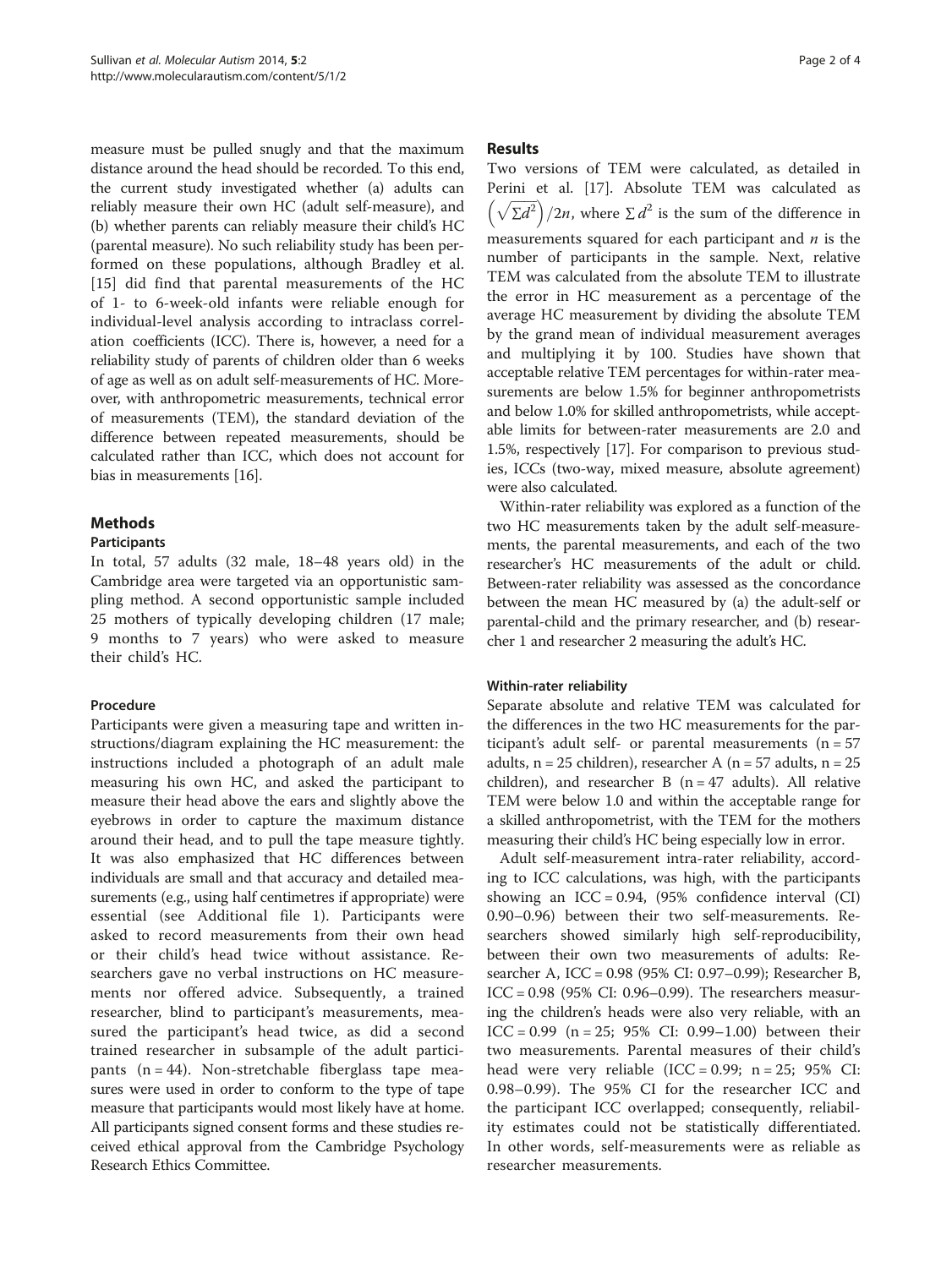#### <span id="page-2-0"></span>Between-rater reliability

To calculate between-rater TEM, two analyses were conducted. The first may be considered to be an index of self-/parent-measurement validity as the difference between the mean of the two self-/parent-measurements were compared with the mean of researcher A's two measurements. Again, the between-rater relative TEM was in the acceptable range for a skilled anthropometrist for both adult self- and parental measurements (see Table 1 for all TEM results). The ICC between researcher A's mean measurement and the adult's mean measurement  $(n = 57)$  was also acceptable  $(ICC = 0.84; 95\% CI:$ 0.74–0.90), as was the ICC between parental and researcher mean HC (ICC = 0.99; 95% CI: 0.99–1.00;  $n = 25$ ).

#### **Discussion**

The results of this study show high levels of reliability of HC by adult self-measurements, parental measurements, and researcher measurements, as well as a strong concordance between self-/parental measurements and researcher measurements. The reliability, error probability, and concordance with researcher measurements were adequate for adult self-measurements and were particularly good for parents measuring their child's HC. Both were within the acceptable limits even for a skilled anthropometrist [\[17](#page-3-0)].

The degree of intra-rater reliability of each researcher  $(ICC = 0.98 - 0.99)$  is comparable to previous studies looking at the reliability of adult self-measurements of other body parts [\[18](#page-3-0)] and the relative TEM for researcher HC measurements indicated low variability between the measurements of each researcher. The two

## Table 1 Absolute and Relative Technical Error of Measurement (TEM) for adult self-measurement, parental measurement, and researcher measurement of head circumference

|                             | Adult<br>self-measurement |                        | <b>Parent measurement</b><br>of child |                        |
|-----------------------------|---------------------------|------------------------|---------------------------------------|------------------------|
|                             | Absolute<br>TEM           | <b>Relative</b><br>TEM | Absolute<br><b>TEM</b>                | <b>Relative</b><br>TEM |
| Within-rater                |                           |                        |                                       |                        |
| Adult self/parental         | 0.52                      | 0.91%                  | 0.29                                  | 0.57%                  |
| Researcher A                | 0.26                      | 0.45%                  | 0.16                                  | 0.31%                  |
| Researcher B                | 0.31                      | 0.53%                  |                                       |                        |
| <b>Between-rater</b>        |                           |                        |                                       |                        |
| Self/child vs. researcher A | 0.82                      | 1.43%                  | 0 20                                  | 0.39%                  |
| Both researchers            | 0.45                      | 0.78%                  |                                       |                        |

Secondly, between-researcher TEM and ICC were also good for the adult sample ( $n = 47$ ), with the TEM for the difference between researcher mean measurements falling within the acceptable limits for a skilled anthropometrist and the ICC = 0.93 (95% CI: 0.88–0.96).

researchers additionally showed high inter-rater reliability  $(ICC = 0.933)$  and low TEM between the means of their two measurements of the same adult participant, similar to findings by Bradley et al. [[15](#page-3-0)].

Adult self- and parental measurements of HC showed strong concordance with researcher measurements and the TEM was acceptable, suggesting little variability between the measurement of HC by the adult/parent and that of the trained researcher. Indeed the reliability of adult or parent measurements, according to the ICC 95% CIs, could not be statistically differentiated from those of researchers, suggesting that self-/parent measurements of HC reflect reliable data for both research and clinical purposes. These findings are comparable to those found for self-measurement of other body parts [[19\]](#page-3-0) and parental measurements of child HC in this study showed similar ICC reliability to those found by Bradley et al. in 1- to 6-week-old infants [\[15](#page-3-0)].

It should be noted that, with regards to limitations, adults and children in this study were typically developing, so it is unclear whether these same levels of reliability would be found in clinical populations. Furthermore, it is recommended that researchers and professionals think carefully about their instructions and training if they intend to collect self-/parental HC measurements and to pilot test their approach before employing it in a large scale.

### Conclusions

To summarize, the results of this study provide strong evidence for confidence in adult self-measurements and parental measurements of HC, suggesting that trained researchers or clinicians may not always be required to obtain reliable HC measurements. This finding is applicable in paediatric, neurological, psychiatric, and psychological research, where more larger and rigorous studies might be conducted using lay measurements of HC, as well as in clinical practice.

### Additional file

[Additional file 1:](http://www.biomedcentral.com/content/supplementary/2040-2392-5-2-S1.docx) Head circumference instructions.

#### Abbreviations

HC: Head circumference; ICC: Intraclass correlation coefficient; CI: Confidence interval; TEM: Technical error or measurement.

#### Competing interests

The authors declare that they have no competing interests.

#### Authors' contributions

JS, TT, AH, and SBC contributed to study design, JS, TT, and KA collected the data, JS and TT conducted statistical analysis, JS drafted the manuscript. All authors read and approved the final manuscript.